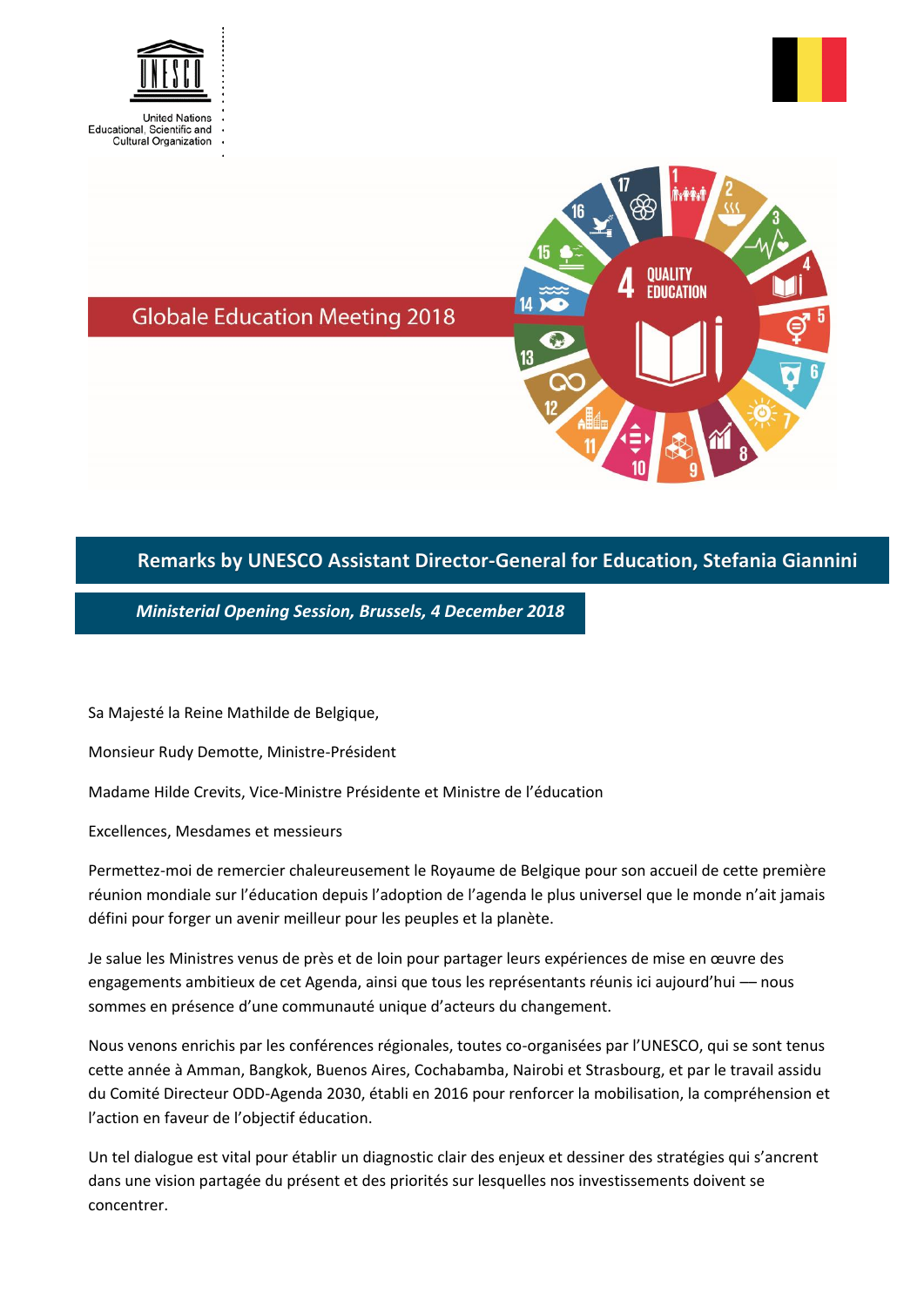C'est un très grand privilège de vous compter, Sa Majesté, parmi nous aujourd'hui.

Nous savons votre engagement notamment pour l'émancipation des filles et des femmes, pour leur éducation et leur santé. En tant que membre du Groupe des défenseurs des Objectifs de développement durable nommé par le Secrétaire Général de l'ONU, vous portez cet agenda transformateur par votre plaidoyer et le partage d'actions qui touchent la vie des populations les plus vulnérables.

Ladies and Gentlemen,

Human well-being and that of our planet stand at the center of this Agenda.

We are navigating in a world of increasing uncertainty and complexity, marked by accelerated migration, deepening inequalities, rising extremism and lagging progress in implementing the Paris Agreement on climate change as the COP24 opens in Katowice.

In the face of this, our existence depends on charting a radically new course for development.

I would argue that education provides the infrastructure for all development.

The 2030 agenda is about transformation across the board, in how we create and distribute wealth, consume and produce, learn, live together and govern in an interconnected world.

It takes root in universal human rights adopted 70 years ago this month and sets ethical foundations for peace by addressing the injustices and inequalities that fuel fragmentation and conflict.

It calls for a surge in global cooperation that recognizes the interdependent nature of  $21<sup>st</sup>$  challenges.

This Agenda sets a map for crafting global solutions that can work for everyone.

Our mission at this global meeting is not only to take stock of progress but to set the ground for the UN High Level Political Forum next July on the theme of empowering people and ensuring inclusiveness and equality.

This sums up our challenge – to empower, to build inclusive and just societies.

It is a golden opportunity to showcase the power of education to reduce inequalities, act on climate change, drive inclusive economic growth and build peace – to cite several of the other SDGs on the Forum's agenda.

Empowerment is defined as "a process of becoming stronger and more confident, especially in controlling one's life and claiming one's rights; to promote the self-actualization of."

Such a process only happens through gaining knowledge.

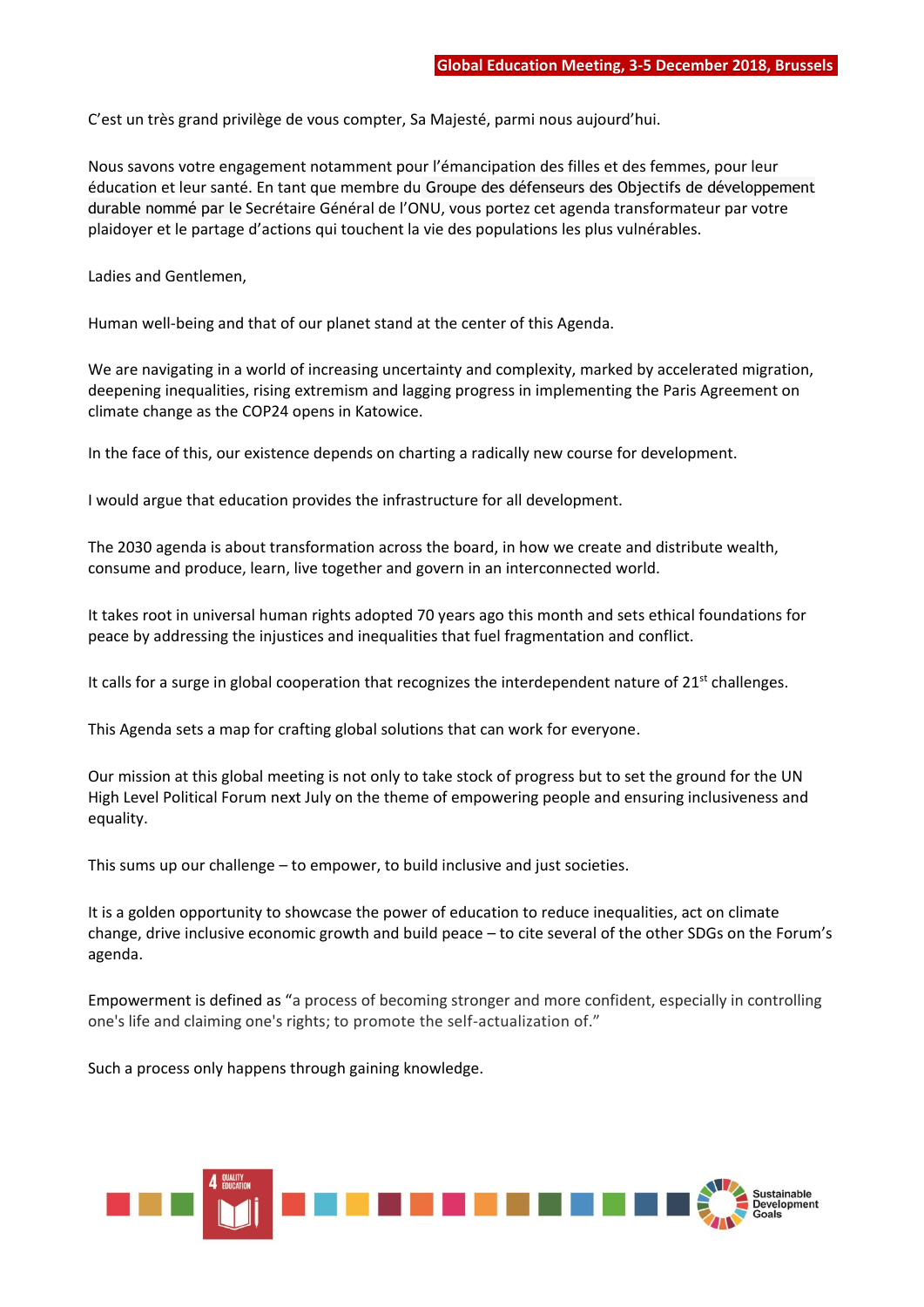Every education minister here today will concur that their portfolio touches on what is most critical to people's lives, to their future.

Yet the irrefutable evidence of education's impact across development does not translate into policy priority or sufficient investment.

This is why we must never tire in reaffirming the power of education for the development of all societies, regardless of income level.

We are speaking about enormous gains in reducing poverty, child mortality, early marriage, malnutrition and HIV/AIDS when individuals have a secondary education.

About the knowledge and attitudes to care for the environment, to drive innovation, to green our societies.

About critical mindsets to stand up to discrimination and prejudice, to nurture respect for diversity, to learn the language of peace and reconciliation.

Finally we are speaking about new skills – including digital – for emerging jobs and ones that don't even exist yet, driven by the ongoing technology revolution affecting every aspect of civilization.

The Human Capital Index launched earlier this year makes the case: countries that invest in education and health – in people - prosper most.

But we know that today, education is still failing too many children, youth and adults.

The starting point is to make inclusion the principle guiding every policy – to reach those who are missing out and to make education systems work for everyone – persons with disabilities, indigenous people, linguistic minorities...

This meeting places the focus on two facets of inclusion that require global solidarity and action.

First gender equality.

Today, to cite just one example, less than 40 percent of girls in sub-Saharan Africa even complete secondary education.

This is a violation of rights and a waste of talent and potential.

We need systemic and systematic attention to gender equality in every aspect of education policy, and more widely in society – it is a sine qua non for achieving the entire 2030 Agenda.

Second, the inclusion of migrants, refugees and displaced persons in education – an imperative for every society.

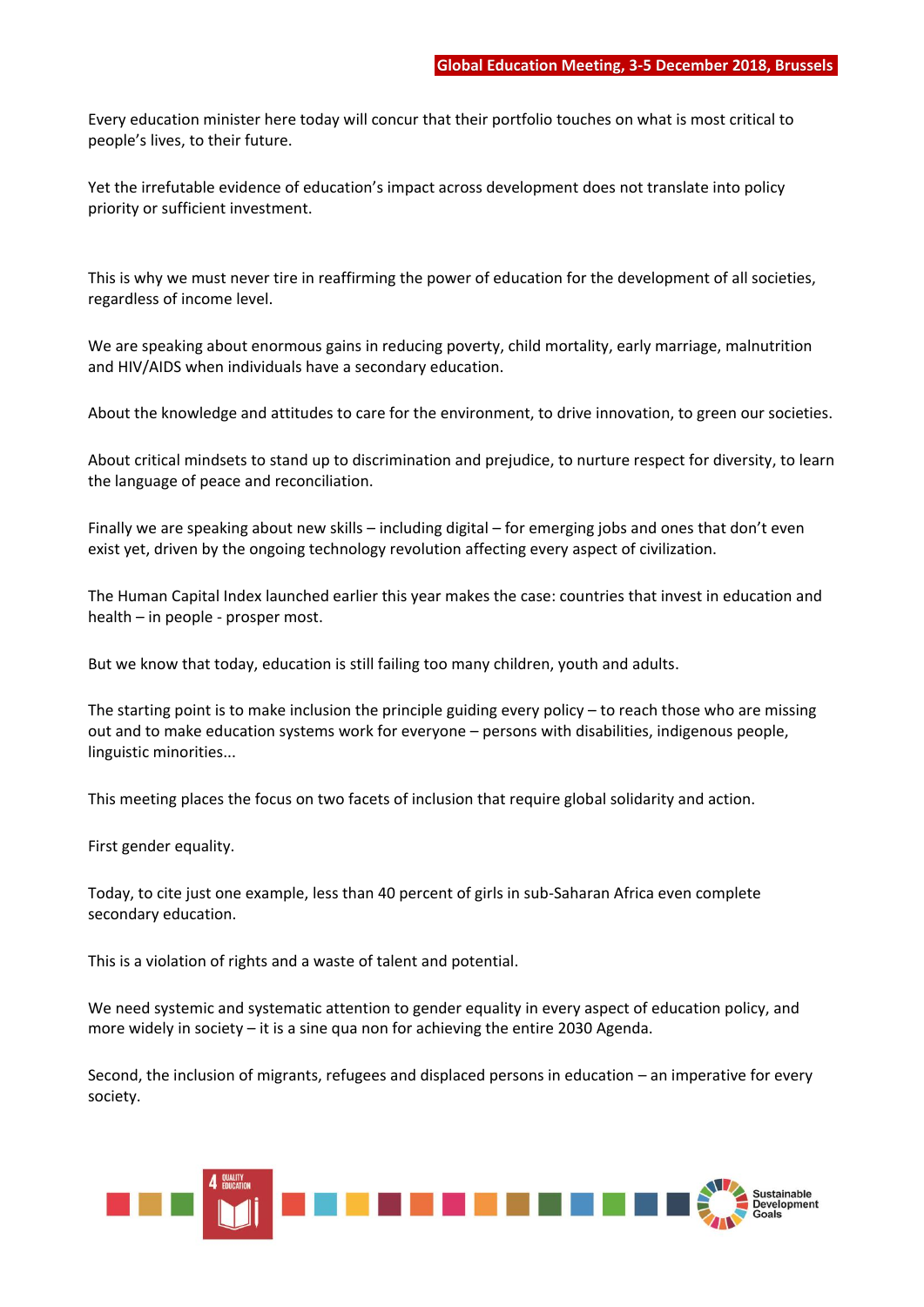Half of the world's forcibly displaced people are under the age 18, many fleeing from harrowing experiences of conflict and loss.

Education is a lifeline for the future, it represents hope, stability and opportunity.

I recently launched the 2019 Global Education Monitoring Report, "Building Bridges, Not Walls" on two continents, in Kenya and Italy.

The perspectives may be different, but the challenges are not.

They are about integration, social cohesion and diversity, about human dignity and respect.

The adoption of the two new Global Compacts for Migrants and Refugees represent a milestone. Both include recognition of the right to education for those on the move.

We must support this breakthrough, by ensuring that migrants and refugees are integrated into national education systems, and that these systems in turn, have the know-how to make diversity an asset, to combat prejudice and nurture all talents.

Fundamentally, inclusion is about opening up education systems to new ways of learning and teaching, to knowledge about other cultures, languages and religious beliefs, to global citizenship, to building democracy and peace.

This inclusive approach makes societies stronger, safer and resilient

Evidence shows that the most inclusive systems are those that produce the best results.

To be inclusive, education systems themselves have to transform, to work better for all learners. For this, teachers everywhere must be empowered throughout their careers – technology can enrich their practice, but in no way substitute them.

Teachers matter – they are the main actors in the process.

This leads us to investment – short and long term, sustainable and predictable.

Put starkly, education needs more money from all sources to fill an estimated USD 40 billion annual funding gap.

Leaders must be convinced to invest in what makes the ultimate wealth of our societies – the 4 billion plus under the age of 25 today who are the custodians of our common and fragile future.

The cost of inaction puts every society at risk of even greater divides.

Just yesterday, the UN General Assembly decided to proclaim an International Day of Education every 24 January, inviting UNESCO to facilitate its observance.

In doing so, they recognized education's key role in building resilient and sustainable societies, and in achieving *all* the other SDGs.